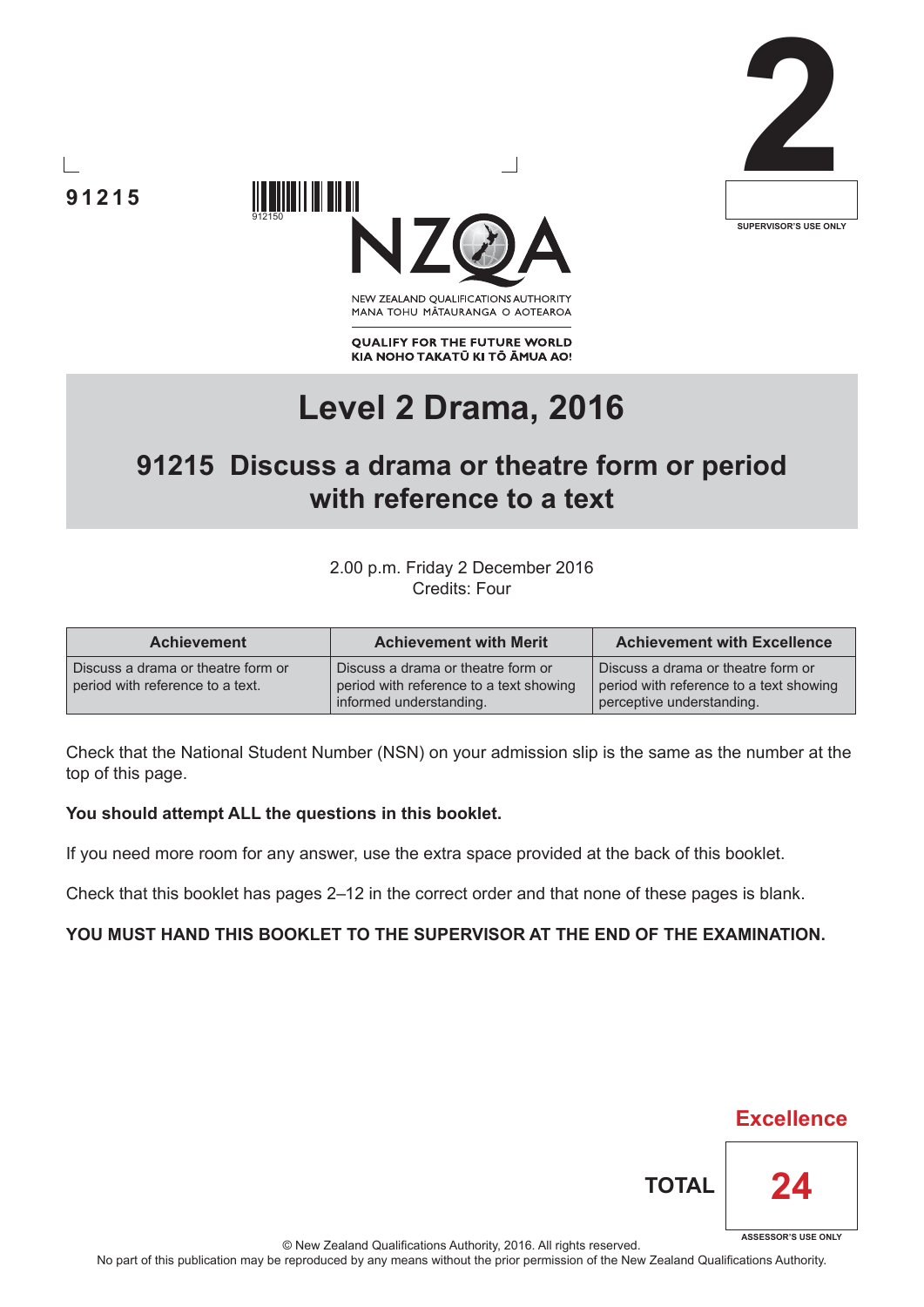To answer the questions in this paper, name the drama/theatre form or period you have studied, and ONE text from the form or period to which you will refer. (If the text was not written as a script  $-$  as for example in commedia dell'arte  $-$  give brief details of the action.)

ASSESSOR'S **USECOOL**Y

| Drama/theatre form or period! Penningst theatre                                |
|--------------------------------------------------------------------------------|
| Title of the text (or brief details of the action):<br>Maghetra Thinks Harder/ |
| Playwright/creator(s) (if applicable A) par Berts                              |

### QUESTION ONE: A MOMENT OF TENSION

Describe an important moment of tension from your chosen text. Support your answer with  $(a)$ brief details of the characters involved, and the cause of the tension. A moment of tension is in scene 4 when Manket begts optelier Hamlet is versed by candia, but is also contradicted with the idea of making her remain a virgin. He beats her as he is confised by ligt and religion "I read all death you women women who are so vile, Compt and buly." Ophelica is also confused at the impossible contradictory of remaining a vigin but yet bearing her historial children, so the accepts the glaute, as it must be the noming four? However, this tension is lightened through corredy, as the maid uses slapstick to muse the sands of the beatings. If

Explain the acting style an actor would typically use to perform this moment of tension.  $(b)$ Support your answer with details of the actor's use of voice, body, movement and/or space in ways that are typical of the form or period.

Comedy was typical of year Bett's feminist theorie, to illuminate moments of tension estate particular uses the performance I saw, the moved thinged a loadmington acker against the leg, to minick the send of tramlet kirking Optelia in the stormach, which was accurring at the same time. When Ylamlet threw ophelia against the wall, she related using her body to

spin in a daze, filling the space. As this occured, the maid bles on a whistle in a downing matter (the pitch raised , lowered) partiquing opholica's dazed enotions. This made the play correction and humavais to match, when normally the adrence would be gistranded of water they were viewing. This is typical of Jean Bett's ferminist theortre, as it reminds the andrence that they are just watching theatre, whilst also making them realise this is happening behind dosed doers, and is only now being made public.// Discuss the purpose of tension in the text. You could consider:  $(c)$ how the tension is - or is not - resolved, and what this communicates to the audience how the text is structured, and when the tension occurs how tension in the text reflects tension in the real world at the time. 1) The perpose of this tension, was to reveal to the quotience the same tensions occuring in their society. Damestic violence, in equal pay for homen etc. These tensions all impact volmen Betts left the tosion unresolved, and even mode Ophelia feel like but nos her fault "Cleanse me, perify me, strip me of my sins " This communicated to the andrence the ridicularies of the women bloming themselves for the abuse, and that they need to do something growt it Resolve it. The tension accurs in scene 4, near the beginning of the play. Following the tension, Ophelia finds at the the meaning of virginity in scene S. from ROSENCrante and Guild ention. "Virginity means independence. Being true to the self." Betts structured the tension at the beginning of the play, so Oghelia Cand therefore the audience) could become educated on Virginity, since in mary and veligion, therefore remaing the shackles of go at and change the vicild, improving the lives for wompon of

Ĝ.

EC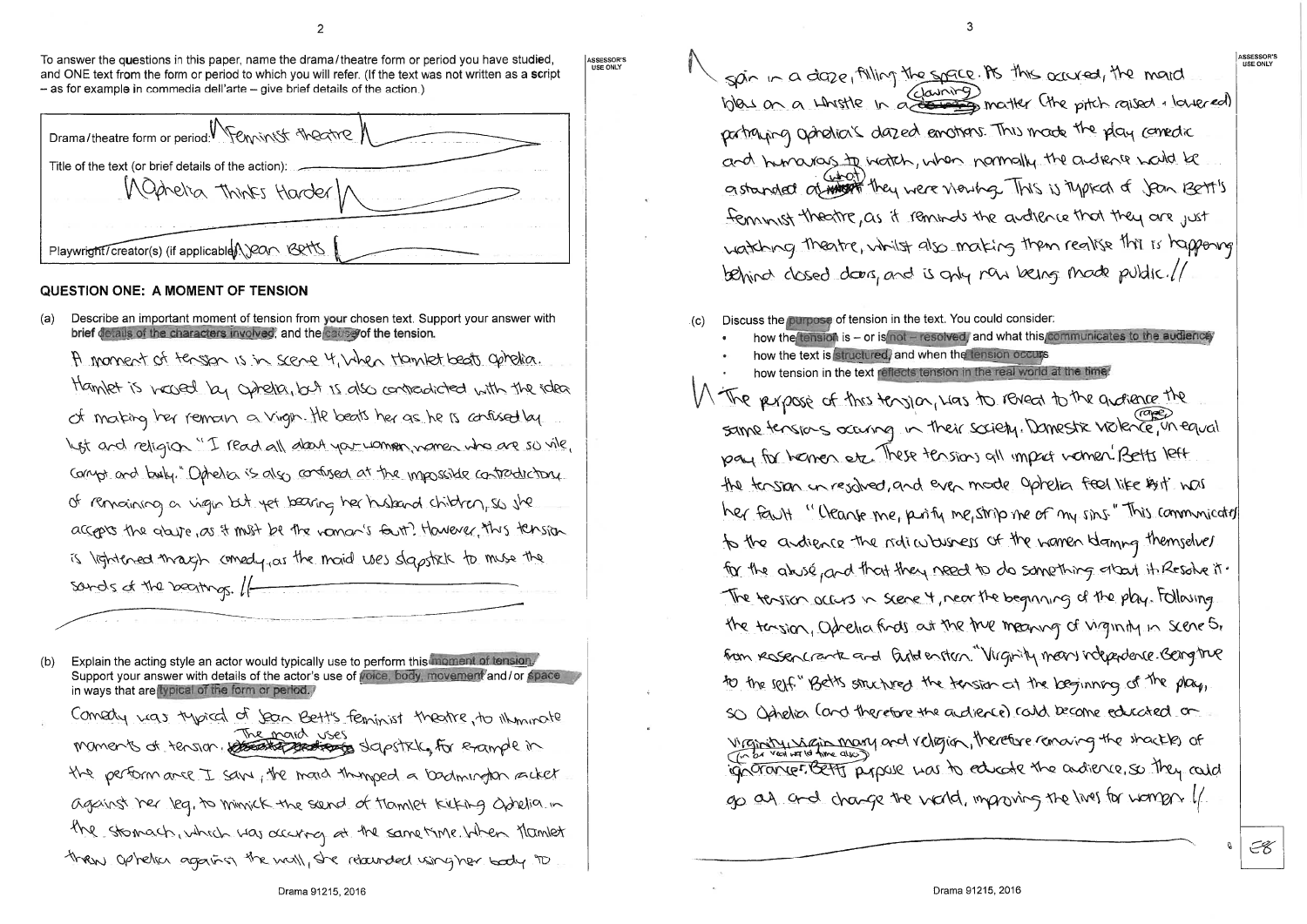ASSESSOR'S<br>USE ONLY

#### QUESTION TWO: USE OF A TECHNOLOGY

| Select (v) ONE theatre technology typically used in the form or period of your chosen text. |          |              |          |                                 |  |  |
|---------------------------------------------------------------------------------------------|----------|--------------|----------|---------------------------------|--|--|
| Costume                                                                                     | ' │ Mask | Stage makeup | Lighting | $\sqrt{\frac{3}{10}}$ Set/stage |  |  |

Sketch to show how this technology would typically have been used in a performance of the (a) text. Annotate the sketch to give relevant details (e.g. shape, colour, materials used).



- Explain what this use of technology would have shown about the character(s) OR setting OR  $(b)$ style of the performance. Give specific details to support your answer.
- The use of a basic, simple set was lypical of Jean Bett's feminist theorie. This is because the partomonic style and the also made it easy to change seenes easily or perform split-stage which is common also in Ophelia Thinks Harder. The simple Set also partaged Ophelia's dull life, as she didn't leave her //

|                           | poon much, yet it contains noth                                                                                                                                                                                                                                                                                                                                                                                                                                                                                                                  |
|---------------------------|--------------------------------------------------------------------------------------------------------------------------------------------------------------------------------------------------------------------------------------------------------------------------------------------------------------------------------------------------------------------------------------------------------------------------------------------------------------------------------------------------------------------------------------------------|
|                           | Aside from the virgin mary, which                                                                                                                                                                                                                                                                                                                                                                                                                                                                                                                |
|                           | Virgin mary holds a strong hold                                                                                                                                                                                                                                                                                                                                                                                                                                                                                                                  |
|                           | allidays in her presence, and the                                                                                                                                                                                                                                                                                                                                                                                                                                                                                                                |
|                           | religion. The forst that Migin More                                                                                                                                                                                                                                                                                                                                                                                                                                                                                                              |
|                           | any value" in Optellia's room, par                                                                                                                                                                                                                                                                                                                                                                                                                                                                                                               |
|                           | her, and the expected societal va                                                                                                                                                                                                                                                                                                                                                                                                                                                                                                                |
|                           | $Hw$ agn $lam$ .                                                                                                                                                                                                                                                                                                                                                                                                                                                                                                                                 |
|                           | $\overline{\mathbf{u}} = \overline{\mathbf{u}} = \mathbf{u} + \overline{\mathbf{u}} + \overline{\mathbf{u}} = \overline{\mathbf{u}} = \overline{\mathbf{u}} = \overline{\mathbf{u}} = \overline{\mathbf{u}} = \overline{\mathbf{u}} = \overline{\mathbf{u}} = \overline{\mathbf{u}} = \overline{\mathbf{u}} = \overline{\mathbf{u}} = \overline{\mathbf{u}} = \overline{\mathbf{u}} = \overline{\mathbf{u}} = \overline{\mathbf{u}} = \overline{\mathbf{u}} = \overline{\mathbf{u}} = \overline{\mathbf{u}} = \overline{\mathbf{u}} = \overline$ |
| $\left( \text{c} \right)$ | Discuss how a key factor/influenced the developm<br>could consider:                                                                                                                                                                                                                                                                                                                                                                                                                                                                              |
|                           | the availability of materials, and/ or the fashi                                                                                                                                                                                                                                                                                                                                                                                                                                                                                                 |
|                           | how the use of the technology was innovativ<br>the relationship/between the actors and the                                                                                                                                                                                                                                                                                                                                                                                                                                                       |
|                           | A key factor for having a simples                                                                                                                                                                                                                                                                                                                                                                                                                                                                                                                |
|                           | a socialist, and behered all noney                                                                                                                                                                                                                                                                                                                                                                                                                                                                                                               |
|                           | actors. She did not have much more                                                                                                                                                                                                                                                                                                                                                                                                                                                                                                               |
|                           | her, as her main good was getting                                                                                                                                                                                                                                                                                                                                                                                                                                                                                                                |
|                           | educating the adjence. The set was                                                                                                                                                                                                                                                                                                                                                                                                                                                                                                               |
|                           | allowed open space for the bodd, physi                                                                                                                                                                                                                                                                                                                                                                                                                                                                                                           |
|                           | Betts had a key relationship with                                                                                                                                                                                                                                                                                                                                                                                                                                                                                                                |
|                           | Wellberg first, which mode them wan                                                                                                                                                                                                                                                                                                                                                                                                                                                                                                              |
|                           | resulted in Englishe actors have a                                                                                                                                                                                                                                                                                                                                                                                                                                                                                                               |
|                           | andience, as they were passionate a                                                                                                                                                                                                                                                                                                                                                                                                                                                                                                              |
|                           | also wonting to educate the andler                                                                                                                                                                                                                                                                                                                                                                                                                                                                                                               |
|                           | The andience therefore now imporched                                                                                                                                                                                                                                                                                                                                                                                                                                                                                                             |
|                           | of the actor, inspired to gotat and                                                                                                                                                                                                                                                                                                                                                                                                                                                                                                              |
|                           | that this was the mast important                                                                                                                                                                                                                                                                                                                                                                                                                                                                                                                 |
|                           | set still allowed her to do that,                                                                                                                                                                                                                                                                                                                                                                                                                                                                                                                |
|                           |                                                                                                                                                                                                                                                                                                                                                                                                                                                                                                                                                  |

ASSESSOR'S LISE ONLY

ning personal or meaningful. is placed above her bed. over Ophetica, as she is tingdom is nied though my is the only thing incritin of the Condia is bound by الحباء بتدريا المحتجاجا ent or typical use of this technology. You ons of the time e audience et, was the fact that Betts was and resources shall go to the 4, and set wasn't a concern for g her missage across and u simple and innovative, as it still Ical theatre that her play required. n her actors as she put their at to be there. That therefore thriving relationship with the about what they were doing, re and impact the world. of by the message and the paver I change the world Betts knew + goal, therefore having a simple  $\frac{1}{2}$  especially on the limited budget/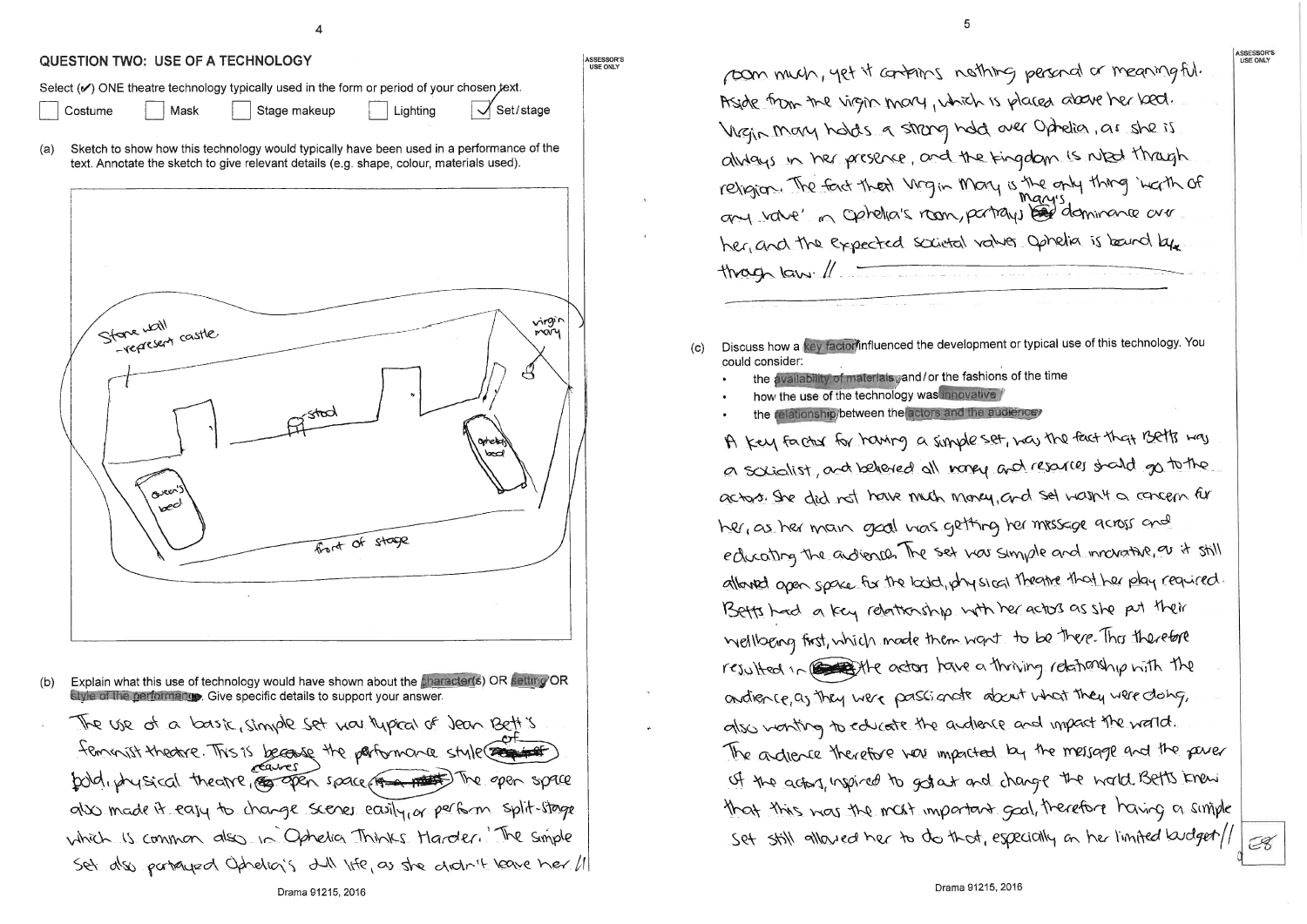#### QUESTION THREE: THE PURPOSE OF THE FORM OR PERIOD

 $(a)$ Describe a key purpose of the form or period you studied

Bett's key purpose of her feminist theorie, was to educate the audience on the position mostters their society faced. Othelpa Thinks Marder was performed in the 905, which was an era that was experiencing a new shade of feminism from the 80's. Betts wonted to address societal issues that involved women ie) dannestic violence, in equal pay, ape, restrictions from religion etc. Betts wonted the andience to be come educated and recognise the 1550ff. So they raid then leave the play, ready to go at and change the world. She wonted the audience to change and benefit the liver of vionner, removing any patriachal structures //-

Examples of conventions used in theatre forms and periods include: chorus, soliloquy,  $(b)$ exaggerated action, stock characters, and breaking the fourth wall.

Explain how a convention would have been used to communicate this key purpose of the form or period to the audience. Give/specific details from your chosen text to support your answer. with connecture

Exaggerated action Las used to communicate the societal issues in Jean Bett's feminist theatre. Again in Scene 4 when Hamlet beats ophelia, Hamlet uses big exaggerated movements to remind the audience that this is theatre. The slapstick of the maid whacking dejects against her thighs, connaider with the exaggerated action, as it makes the traumatic viening of Ophelia getting beaten, palatable You can see that opheria isn't actually getting hit, but the sund mode by the prajd makes it seem like she is. The fact that the above is so darras and exaggerated, partrays the perpose of has alomestic violence is well known, but not talked about. Domestic violence is doctors. Yet the audience recognises this message, but can still lough about it and enjoy the theorite. they are varithing, whilst understanding the Scrietal issue. If

ASSESSOR"  $(c)$ **USE ONLY** 

political context. You could consider: events that the playwright or creator(s) had experienced

- social or cultural values of the time
- laws, or religious or social customs of the time that dictated what could be shown in performance.

Betts storted in an interview in 2000 that she hated have Hamlet was easily forgiven, in Shakespeare's Hamlet. She had spoken to one of her peers after watching the play about her flustration and they respired with "In yes but look what the pear look had been through "She thought, what about what ophelia had been through? She perver realised has much of a patricularal structure was present, crift she started connecting all the dots ther parents were feminists, yet her mother always stayed home to look after her while her father went protesting why didn't her mother get to protest? Betts social customs of the time were heavily the time religious structures, and still heavily assumed the values that vermen stayed home, did the cooking and deaning etc. Betts decided she had had enough of this in equality, and wanted to do sumething about it she work many shakespeare plays, to be more fitting to her feminist views homen were main characters, women played men et. The rise of feminism in the 80's helped Betts to prosper for change, improving the lives for women, for future generations. You could arguebly say Betts perpose morted, as NZ has had & women in high power following her plays (Heter Cloak for example), and that Bett's could persibly have schething to do with this change in seriety. Yo

Discuss how the purpose of the form or period was influenced by its historical, social or

ASSESSOR'S **USE ONLY** 

C 8